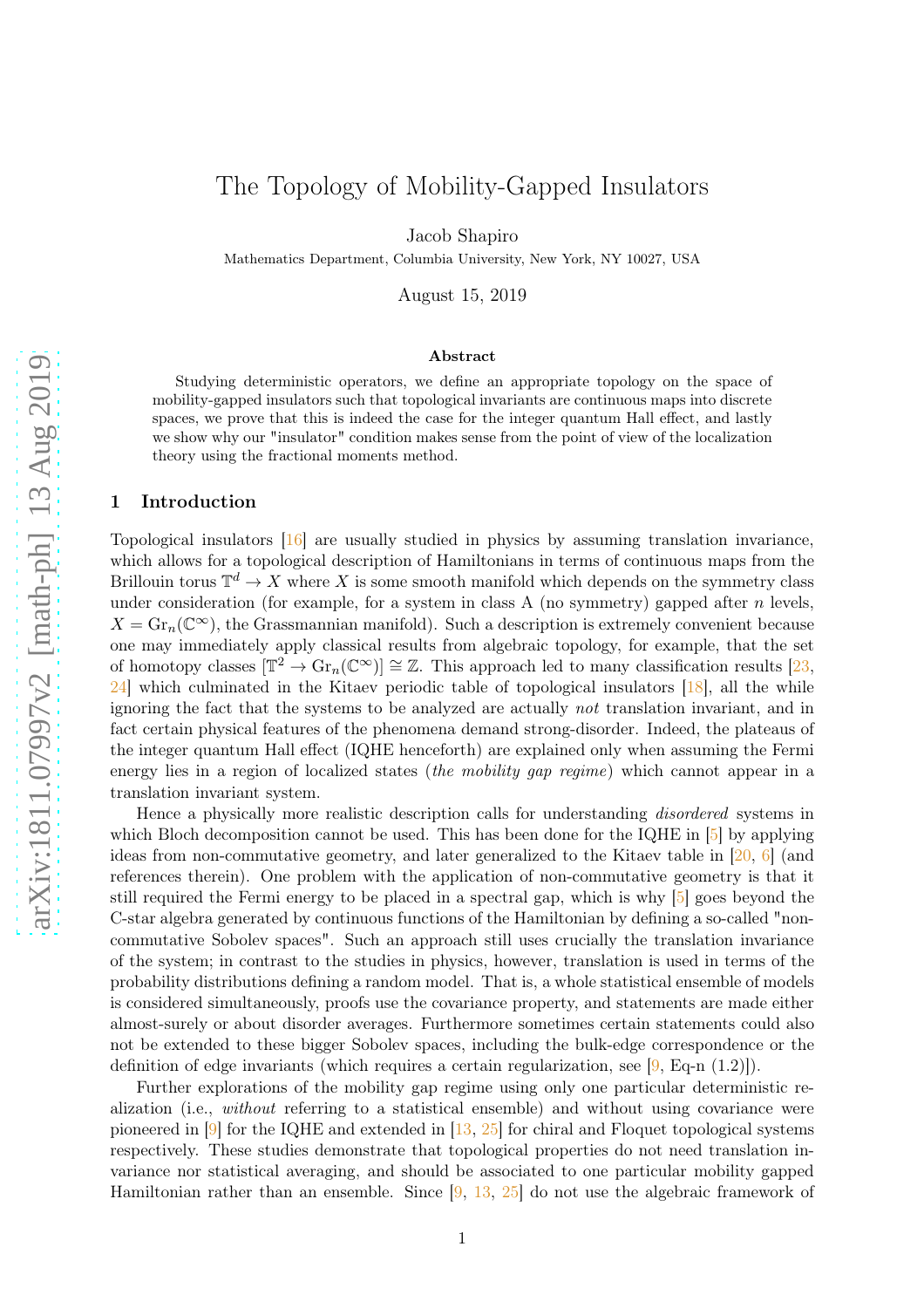non-commutative geometry, topological properties such as defining the ambient space of topological insulators or establishing local constancy (w.r.t. deformations of Hamiltonians) of the invariants have been hard to establish (in contrast to the very natural appearance of such properties in the framework of  $[5]$ , despite the fact they are important, being one of the defining physical features of topological insulators.

In this note, we have the modest goal of continuing the deterministic line of research of  $[9, 13,$  $[9, 13,$  $[9, 13,$ [25\]](#page-13-4) by defining a space of insulators and proving that a topological invariant is locally constant with respect to it. We use the IQHE as a case study since we understand it best, though future studies for other cases of topological insulators are certainly interesting. For example, chiral one-dimensional systems may relate to an extension of Fredholm theory to operators without closed range, but which obey a localization estimate instead, which allows to salvage the local constancy of an integer-valued index.

This note is organized as follows. We begin by giving precise definition of what we mean by a "topological insulator" in our deterministic setting, define a topology on this space, and discuss its various properties. In the next section we take up the IQHE as a case study and establish the deterministic local constancy. In the last section we discuss why our deterministic definition of "insulator" makes sense for probabilistic models which exhibit localization about the Fermi energy.

In regards to existing literature, the question of the appropriate topology for topological insulators has already been raised in previous papers, see the discussion in [\[10,](#page-12-5) Appendix D] and [\[17,](#page-12-6) Introduction]. The mobility gap continuity has also been dealt with before, in the context of probabilistic covariant models, see [\[21](#page-13-5), Proposition 5.2] and references therein.

# 2 Deterministic topological insulators

Let  $d \in \mathbb{N}$ , the space dimension,  $N \in \mathbb{N}$ , the internal number of degrees of freedom, be given and fixed. We define our Hilbert space as  $\mathcal{H} := \ell^2(\mathbb{Z}^d) \otimes \mathbb{C}^N$ , and for an operator  $A \in \mathcal{B}(\mathcal{H})$ ,  $A_{xy} \equiv \langle \delta_x, A\delta_y \rangle$  is an  $N \times N$  matrix with  $(\delta_x)_{x \in \mathbb{Z}^d}$  being the position basis of  $\ell^2(\mathbb{Z}^d)$ .  $\|\cdot\|$  is either a matrix norm on  $\text{Mat}_N(\mathbb{C})$  or the 1-norm on  $\mathbb{R}^d$ .

We next define a metric on  $\mathcal{B}(\mathcal{H})$ . For brevity, let  $X := (0, \infty)$ .

**Definition 2.1.** For any  $A, B \in \mathcal{B}(\mathcal{H})$ , define the *local distance* between them as

$$
d_{\ell}(A, B) := \inf \left( \left\{ t \in X \; \Big| \; \exists C, \mu \in X : t = \max(\left\{ C, \mu^{-1} \right\} \right) \wedge \left\| (A - B)_{xy} \right\| \le C \, \mathrm{e}^{-\mu \|x - y\|} \, \forall x, y \in \mathbb{Z}^d \right\} \right). \tag{2.1}
$$

<span id="page-1-1"></span>This distance measures not only how close-by position-basis matrix elements are, but also their rate of off-diagonal exponential decay. The metric is mainly used as follows:

Lemma 2.2. *If*  $d_{\ell}(A, B) \in X$  then  $||(A - B)_{xy}|| \leq d_{\ell}(A, B) e^{-||x - y||/d_{\ell}(A, B)} \forall x, y \in \mathbb{Z}^{d}$ .

*Proof.* By the approximation property of the infimum, we have  $\forall \varepsilon > 0$  some  $C_{\varepsilon}, \mu_{\varepsilon} \in X$  such that  $d_{\ell}(A, B) \le \max(C_{\varepsilon}, \mu_{\varepsilon}^{-1}) < d_{\ell}(A, B) + \varepsilon$  and  $\|(A - B)_{xy}\| \le C_{\varepsilon} e^{-\mu_{\varepsilon}||x - y||} \forall x, y \in \mathbb{Z}^{d}$ . This implies that  $C_{\varepsilon} \le d_{\ell}(A, B) + \varepsilon$  and  $\mu_{\varepsilon} \ge (d_{\ell}(A, B) + \varepsilon)^{-1}$ . Hence

$$
||(A - B)_{xy}|| \le (d_{\ell}(A, B) + \varepsilon) e^{-||x - y||/(d_{\ell}(A, B) + \varepsilon)}
$$
\n(2.2)

<span id="page-1-0"></span> $\Box$ 

for all  $\varepsilon > 0$  which implies the result.

It is of course comforting to know that

**Lemma 2.3.**  $d_{\ell}$  is a metric on  $\mathcal{B}(\mathcal{H})$ .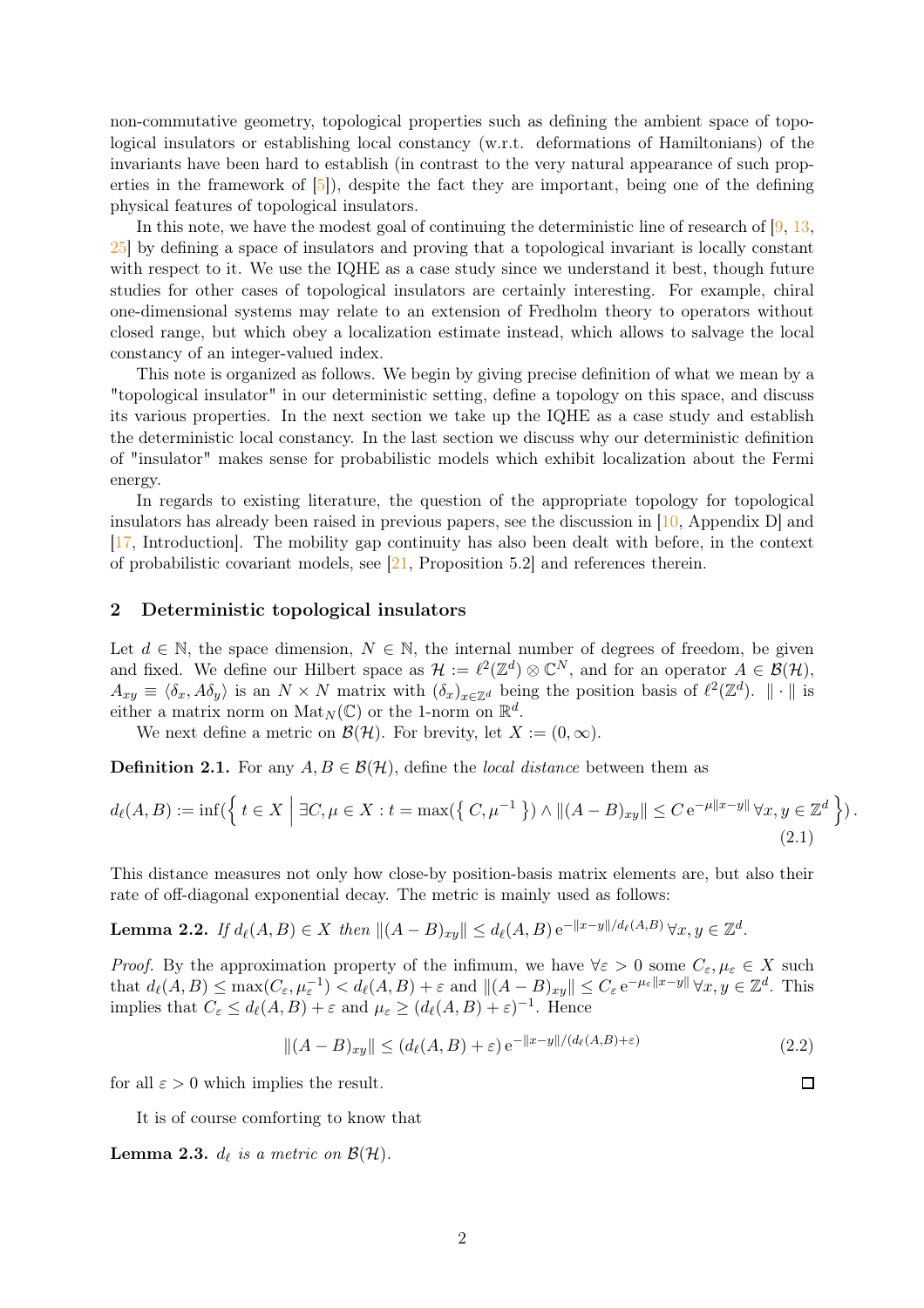*Proof.* By definition it is obvious that  $d_{\ell}$  is non-negative and symmetric.

Next, we want that  $d_{\ell}(A, A) = 0$ . The second requirement in the set under the infimum in [\(2.1\)](#page-1-0) becomes trivial for  $d_{\ell}(A, A) = 0$ , so that taking  $C > 0$  arbitrarily small and  $\mu$  fixed for example we reach a zero infimum.

If we assume that  $d_{\ell}(A, B) = 0$ , we want that  $A = B$ . This assumption implies that  $\forall \varepsilon > 0 \exists C_{\varepsilon}, \mu_{\varepsilon} \in X \text{ with } \max(\{C_{\varepsilon}, \mu_{\varepsilon}^{-1}\}) < \varepsilon \text{ and } \|(A - B)_{xy}\| \le C_{\varepsilon} e^{-\mu_{\varepsilon} \|x - y\|}, \text{ which implies}$  $||(A - B)_{xy}|| \le C \le \varepsilon$ . This means  $A = B$ .

Finally we get to the triangle inequality. Let  $A, B, C \in \mathcal{B}(\mathcal{H})$  be given. We have by the usual triangle inequality for the matrix norm that  $||(A - B)_{xy}|| \leq ||(A - C)_{xy}|| + ||(C - B)_{xy}||$ . By [Lemma 2.2,](#page-1-1) we then get

$$
||(A - B)_{xy}|| \le d_{\ell}(A, C) e^{-||x - y||/d_{\ell}(A, C)} + d_{\ell}(C, B) e^{-||x - y||/d_{\ell}(C, B)}
$$
  

$$
\le (d_{\ell}(A, C) + d_{\ell}(C, B)) e^{-||x - y||/(\min(d_{\ell}(A, C), d_{\ell}(C, B)))}
$$

which means that  $d_{\ell}(A, B) \leq \max(\{ d_{\ell}(A, C) + d_{\ell}(C, B), \min(d_{\ell}(A, C), d_{\ell}(C, B)) \}) = d_{\ell}(A, C) +$  $d_{\ell}(C, B)$ , so we are finished.

*Remark* 2.4*.*  $d_{\ell}$  is unfortunately not homogeneous, so it cannot induce a norm (it is translation invariant though). This is because it measures also the rate of exponential decay. Compare this with the local norm of  $\left[15\right]$  which has a fixed rate of decay.

<span id="page-2-1"></span>*Remark* 2.5*.* To require off-diagonal *exponential* decay is probably stronger than what is necessary for the topological invariants to be well-defined and continuous (as we see below). However, in the interest of keeping the calculations somewhat simpler, we prefer to stipulate one concrete form of off-diagonal decay. This means that the topology induced by  $d_\ell$  on the space insulating Hamiltonians (to be defined below) is finer than the *initial topology* corresponding to the topological invariant considered as a map from insulating Hamiltonians into Z. Since a continuous map may stop being so if the topology of its domain is made coarser, that means that using the topology induced by  $d_{\ell}$ , a-priori, we might not detect all path-connected components on the space of topological insulators. Since in this paper we anyway don't concern ourselves with calculating the space of path-connected components of topological insulators, we ignore this problem.

**Lemma 2.6.** If  $A_n \to A$  *in the topology induced by*  $d_\ell$  *then*  $A_n \to A$  *in the norm operator topology.*

*Proof.* Recall Holmgren's bound

$$
||A|| \le \max_{x \leftrightarrow y} \sup_{y \in \mathbb{Z}^d} \sum_{x \in \mathbb{Z}^d} ||A_{xy}||
$$

which together with [Lemma 2.2](#page-1-1) implies that

$$
||A_n - A|| \le d_l(A_n, A)(\coth(\frac{1}{2d_l(A_n, A)}))^d.
$$
 (2.3)

We conclude by noting that  $\coth(t) \rightarrow 1$  as  $t \rightarrow \infty$ .

This shows also that  $A_n \to A$  in  $d_\ell$  does *not* imply the same in trace norm.

**Definition 2.7.** A Hamiltonian H is a self-adjoint operator in  $\mathcal{B}(\mathcal{H})$  such that  $d_{\ell}(0, H) < \infty$ .

<span id="page-2-0"></span>Without loss of generality we assume onwards that the Fermi energy is placed at zero energy (if this is not the case replace the Hamiltonian by a shifted one).

**Definition 2.8.** An insulator is a Hamiltonian H such that there is some open interval  $\mathbb{R} \supseteq \Delta \ni 0$ such that:

<span id="page-2-2"></span> $\Box$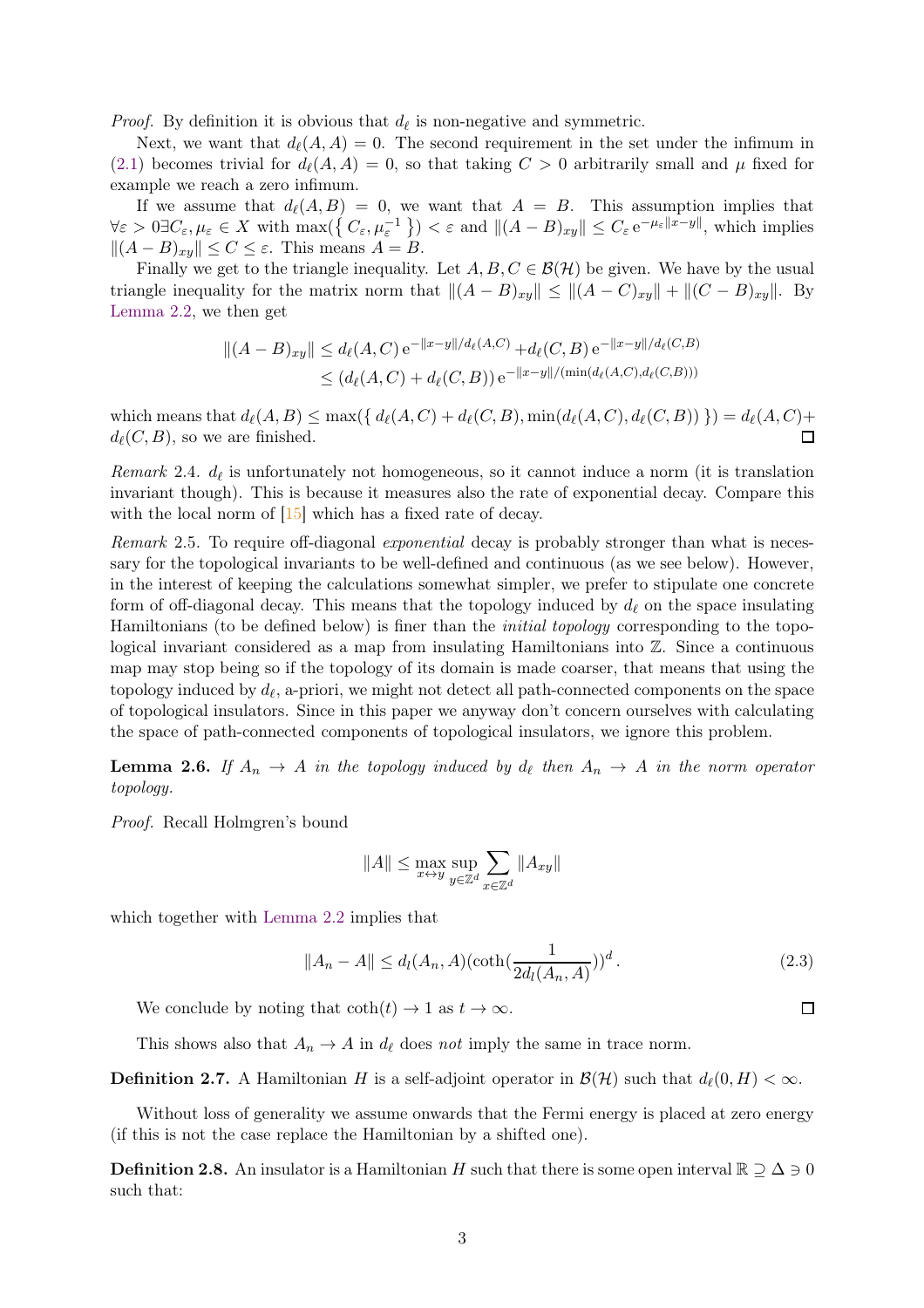• All eigenvalues of H within  $\Delta$  are *uniformly* of finite degeneracy:

<span id="page-3-0"></span>
$$
\sup_{\lambda \in \Delta} \|\chi_{\{\lambda\}}(H)\|_1 < \infty.
$$

• With  $B_1(\Delta)$  the set of all Borel bounded functions  $f : \mathbb{R} \to \mathbb{C}$  which obey  $|f(\lambda)| \leq 1 \forall \lambda \in \mathbb{R}$ and which are constant below and above  $\Delta$  (possibly with different constants) (see [\[9](#page-12-3)]) there are  $C < \infty, \mu > 0, a \in \ell^p(\mathbb{Z}^d)$  such that

$$
\sup_{f \in B_1(\Delta)} ||f(H)_{xy}|| \le C|a(x)|^{-1} e^{-\mu ||x-y||} \qquad (x, y \in \mathbb{Z}^d). \tag{2.4}
$$

The space of all insulators where the objects involved  $\Delta$ , C, a,  $\mu$  in the estimates [\(2.4\)](#page-3-0) are uniformly bounded by some fixed given worst objects  $\Delta_0$ ,  $C_0$ ,  $a_0$ ,  $\mu_0$  is denoted by  $\mathcal{I} \equiv \mathcal{I}(\Delta_0, C_0, a_0, \mu_0)$ , i.e., we have  $|\Delta_0| > 0$ ,  $C_0 < \infty$ ,  $a_0 \in \ell^1(\mathbb{Z}^d)$ ,  $\mu_0 > 0$  and and for any insulator  $H \in$  $\mathcal{I}(\Delta_0, C_0, a_0, \mu_0)$  we have:  $|\Delta| \geq |\Delta_0|$ ,  $C \leq C_0$ ,  $||a||_1 \leq ||a_0||_1$  and  $\mu \geq \mu_0$ . *I* is a subset of  $\mathcal{B}(\mathcal{H})$ . We give it the subspace topology induced by the metric topology from  $d_{\ell}$  on the space of all Hamiltonians.

This definition is not new. It encompasses essentially the same constraints as in [\[9](#page-12-3), eq-ns  $(1.1)-(1.3)$ , has been used already in  $[13, 25]$  $[13, 25]$ , and represents almost-sure consequences of a probabilistic model that exhibits strong dynamical localization (in the sense of [\[1](#page-12-8)]) about zero energy. See further remarks in [Section 3.](#page-8-0)

We note that it is probably false that  $\mathcal I$  is an open subset with respect to the topology induced by  $d_{\ell}$ . Indeed, in [\[11\]](#page-12-9) it is observed that Anderson localization of "generic" models (sufficiently random) breaks down by a rank-one perturbation with arbitrarily small norm. See also [\[7](#page-12-10)].

One could hope to get rid of the uniform objects  $\Delta_0$ ,  $C_0$ ,  $a_0$ ,  $\mu_0$  on which  $\mathcal I$  depends. This might be possible, but probably requires further specification of the details of the models considered and how their randomness arises (i.e. the probability distributions). In order to avoid this specificity we use these rather unsatisfying uniform bounds. They allow us to conclude that if we have a sequence  $(H_n)_n \subset \mathcal{I}$  such that  $d_\ell(H_n, H) \to 0$  for some fixed  $H \in \mathcal{I}$ , the corresponding objects in the localization estimates  $\Delta_n, C_n, a_n, \mu_n$  cannot explode. In analogy to the spectral gap regime, this is tantamount to assuming not only that there is a gap, but the whole collection of operators we consider has a uniform gap, which is unnecessary for spectrally gapped systems as the resolvent set is open in C. Stated differently, the set of invertible operators is open in  $\mathcal{B}(\mathcal{H})$ . In turn, this uniform restriction means we cannot detect the path-connected components of topological phases of insulators.

<span id="page-3-1"></span>Later on, we prove that

**Lemma 2.9.** *If* H *is an insulator as above, then for any compact sub-interval*  $\Delta' \subseteq \Delta$ *, there is* some  $s \in (0,1)$ ,  $b \in \ell^1(\mathbb{Z}^d)$  such that for all  $\alpha \in \mathbb{N}$  we have some  $D_{\alpha} < \infty$  with

<span id="page-3-2"></span>
$$
\sup_{\eta \neq 0} \int_{\Delta'} ||G(x, y; \cdot + i\eta)||^s \le D_\alpha |b(x)|^{-1} (1 + ||x - y||)^{-\alpha} \qquad (x, y \in \mathbb{Z}^d)
$$
 (2.5)

where  $G(x, y; z) \equiv R(z)_{xy} \equiv (H - z\mathbb{1})_{xy}^{-1}$  *is the Greens' function associated to* H.

While this is anyway an almost-sure consequence of the probabilistic fractional moment condition (see [Proposition 3.1\)](#page-10-0), one can prove this directly from [Definition 2.8.](#page-2-0) We will crucially use [Lemma 2.9](#page-3-1) to measure the proximity of spectral projections of two insulators.

#### 2.1 The integer quantum Hall effect

We take the integer quantum Hall effect as a convenient case study for topological insulators, since much is known about it already; we rely mainly on [\[9](#page-12-3)]. For the IQHE, one takes  $d = 2$ , and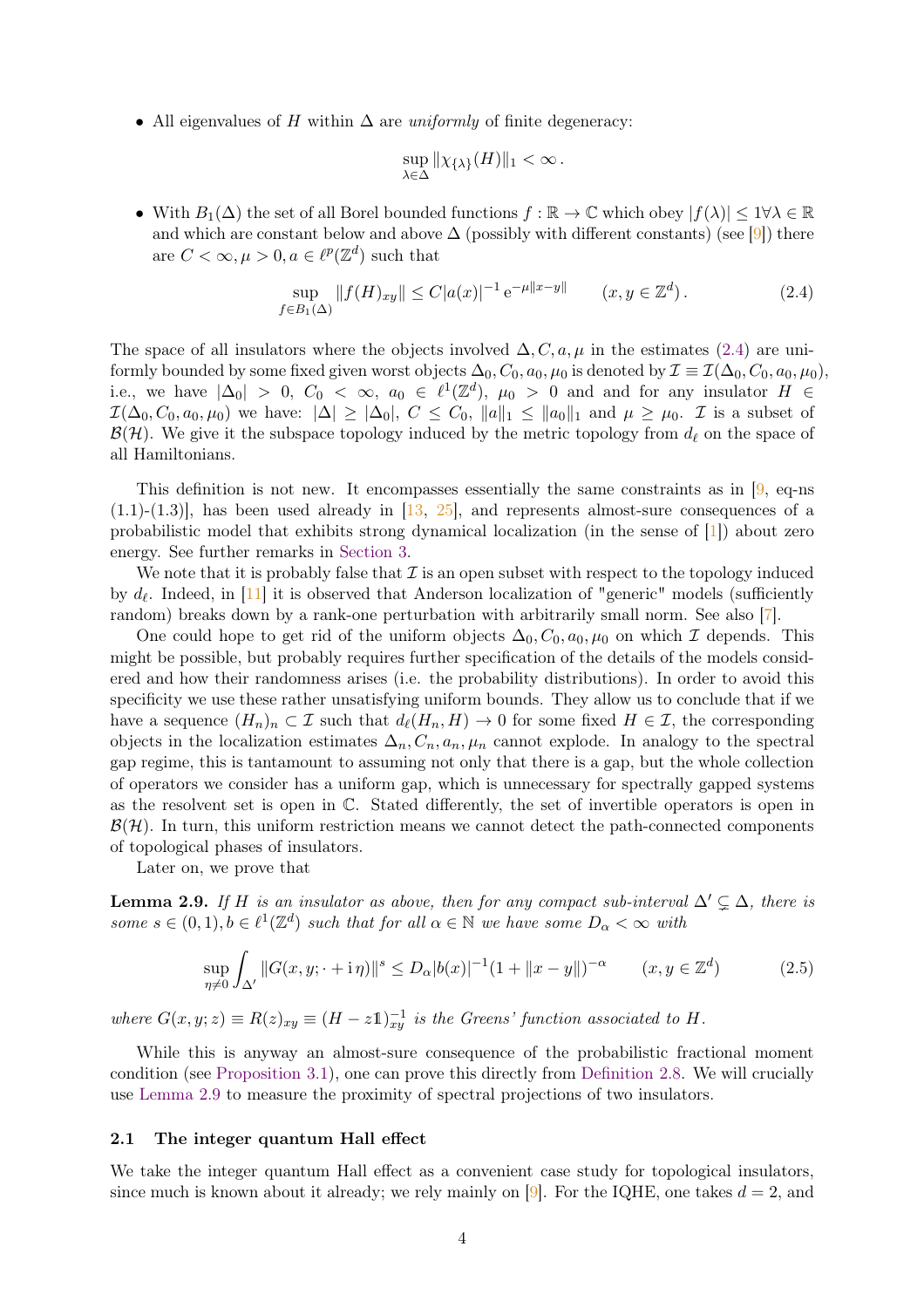the topological invariant, physically the transversal (Hall) conductivity, is given by the Kubo formula as the Chern number

<span id="page-4-0"></span>
$$
\mathcal{I} \ni H \mapsto \text{Ch}(H) := 2\pi \operatorname{itr} \varepsilon_{\alpha\beta} P P_{,\alpha} P_{,\beta} \in \mathbb{Z} \,. \tag{2.6}
$$

Here  $\varepsilon_{\alpha\beta}$  is the anti-symmetric tensor (with Einstein summation),  $A_{,\alpha} := -i[\Lambda_{\alpha}, A]$  is the noncommutative derivative of an operator A with  $\Lambda_{\alpha} := \Lambda(X_{\alpha}), X_{\alpha}$  the position operator in direction  $\alpha$  on  $\ell^2(\mathbb{Z}^2)$ , and  $\Lambda : \mathbb{Z} \to \mathbb{R}$  is any *switch function* (in the sense of  $[8]$ , that is, any measurable interpolation from zero on negative values to one on positive values with bounded variation)– the choice of  $\Lambda$  does not influence the value of Ch, but is fixed once and for all. Finally,  $P := \chi_{(-\infty,0)}(H)$  is the Fermi projection associated with H. [\[9](#page-12-3)] contains a proof of the fact that [\(2.6\)](#page-4-0) is a well defined map.

<span id="page-4-1"></span>Our main result is

## **Theorem 2.10.** *The map*  $\text{Ch}: \mathcal{I} \to \mathbb{Z}$  *is continuous.*

Consequently, since Ch is Z-valued, it is locally constant. This finally gives a concrete criterion to be able to tell when two Hamiltonians will have the same Chern number, without having to actually calculate it. As noted in [Remark 2.5,](#page-2-1) it is not the weakest possible criterion.

Since the Chern number of a Hamiltonian is defined through its associated Fermi projection, one would naively hope to bound  $d_{\ell}(P, P')$  by  $d_{\ell}(H, H')$ . Not only does this turn out not to work, but the very definition of an insulator shows that we can't even hope to have  $||P_{xy}||$  decaying in  $||x - y||$  uniformly. It is even false if we relax the condition to merely asking that  $||(P - P')_{xy}||$  is small, and has some off-diagonal decay and diagonal blow-up. Indeed, the problem is that  $\chi_{(-\infty,0)}$ is not a continuous function, and we are considering operators that precisely have spectrum near zero, so even considering just the diagonal element  $\|(P - P')_{xx}\|$  for fixed x, an arbitrarily small change from H to H' could make an eigenvalue jump over zero so that  $\|(P - P')_{xx}\|$  is one.

The way out is to mimic the probabilistic approach (which cures things by looking at averages, which has the effect of smoothening discontinuities), with a trick of averaging over the Fermi energy within the gap. Indeed, the point is that even though  $\chi_{(-\infty,0)}$  is not a continuous function,  $\int \chi_{(-\infty,\lambda)} d\lambda$  *is*. Our main effort below is to make this intuitive argument rigorous.

<span id="page-4-2"></span>The Fermi-energy averaging is permitted using the following key result:

**Proposition 2.11.** *(* $\beta$ *, Proposition 2)* Let  $H \in \mathcal{I}$ *. Then according to [Definition 2.8,](#page-2-0) there is some*  $\Delta \in \text{Open}(\mathbb{R})$  *such that*  $0 \in \Delta$  *and for which the mobility gap estimates are fulfilled. Then the following map is constant:*

$$
\Delta \ni E_F \mapsto \mathrm{Ch}(H - E_F \mathbb{1}) \in \mathbb{Z} \, .
$$

We can then formulate precisely in which sense is  $P - P'$  small given that  $H - H'$  is small:

**Proposition 2.12.** Let  $H, H' \in \mathcal{I}$  with  $d_{\ell}(H, H') < \infty$ . Let  $\Delta'$  be a compact interval contained *in the localization estimate interval [\(Definition 2.8\)](#page-2-0) of both* H *and* H′ *. Define*

<span id="page-4-3"></span>
$$
P_{\lambda} := \chi_{(-\infty,0)}(H - \lambda \mathbb{1}) = \chi_{(-\infty,\lambda)}(H).
$$

*Then we have some*  $s \in (0,1)$ ,  $C < \infty$ ,  $a \in \ell^1(\mathbb{Z}^d)$  *(dependent on*  $H, H'$ *) such that for all*  $\alpha \in \mathbb{N}$ *,* 

$$
\int_{\Delta'} \left\| (P_\lambda - P'_\lambda)_{xy} \right\| \mathrm{d}\lambda \le C d_\ell(H, H')^s |a(x)|^{-1} (1 + \|x - y\|)^{-\alpha} \qquad (x, y \in \mathbb{Z}^d). \tag{2.7}
$$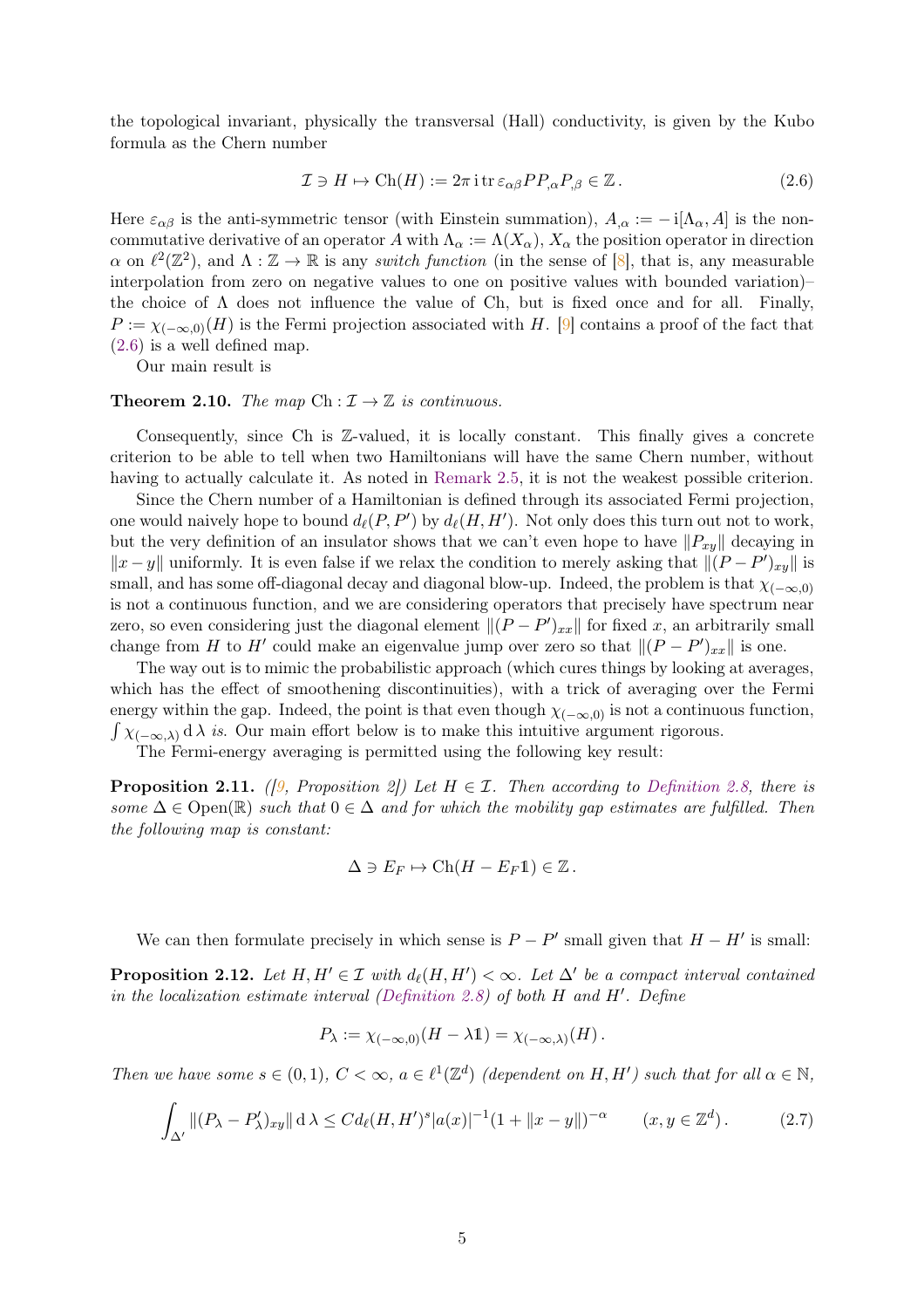*Proof.* We replace the disorder averaging of [\[21](#page-13-5), Proposition 5.2] with Fermi-energy averaging. We start from the formula [\[1](#page-12-8)]

$$
P_{\lambda} = \frac{\mathrm{i}}{2\pi} \int_{\Gamma(\lambda)} R(z) \,\mathrm{d}z
$$

where  $\Gamma(\lambda)$  is a rectangular curve in C going counter-clockwise passing the points  $\lambda + i, \lambda$  – i,  $-||H|| - 1 - i$ ,  $-||H|| - 1 + i$ . We divide the curve into two parts:  $\Gamma_1(\lambda)$  which is the two horizontal segments and the left vertical segment, and  $\Gamma_2(\lambda)$ , the right vertical segment. On  $\Gamma_1(\lambda)$ , z is always a minimum distance of 1 from  $\sigma(H)$  so that one may use the Combes-Thomas estimate. On  $\Gamma_2(\lambda)$  we must use localization, since we (possibly) cross the spectrum as we pass the real axis.

We thus find:

$$
\begin{aligned} || (P_{\lambda} - P_{\lambda}')_{xy} || &= || (\frac{i}{2\pi} \int_{\Gamma(\lambda)} R(z) \, dz - \frac{i}{2\pi} \int_{\Gamma(\lambda)} R'(z) \, dz)_{xy} || \\ &\leq || \frac{i}{2\pi} \int_{\Gamma_1(\lambda)} (G(x, y; z) - G'(x, y; z)) \, dz || + || \frac{i}{2\pi} \int_{\Gamma_2(\lambda)} (G(x, y; z) - G'(x, y; z)) \, dz || \end{aligned}
$$

Then with the resolvent identity

$$
\|\frac{1}{2\pi}\int_{\Gamma_1(\lambda)} (G(x,y;z) - G'(x,y;z)) \,dz\| \le \frac{1}{2\pi}\int_{\Gamma_1(\lambda)} \|G(x,y;z) - G'(x,y;z)\| \,dz\|
$$
  

$$
\le \frac{1}{2\pi}\int_{\Gamma_1(\lambda)} \sum_{x',x''} \|G(x,x';z)\| \| (H'-H)_{x',x''}\| \|G'(x'',y;z)\| \,dz\|
$$

Using [Lemma 2.2](#page-1-1) and the Combes-Thomas estimate (for some universal  $\mu > 0$ )

$$
||G(x, y; z)|| \le \frac{2}{\text{dist}(z, \sigma(H))} e^{-\mu \text{dist}(z, \sigma(H)) ||x - y||}
$$

we now estimate this (recalling that for  $z \in \Gamma_1(\lambda)$ ,  $dist(z, \sigma(H)) \geq 1$ )

$$
\cdots \leq \frac{2}{\pi} \int_{\Gamma_1(\lambda)} \sum_{x',x''} e^{-\mu ||x-x'||} d_{\ell}(H,H') e^{-||x'-x''||/d_{\ell}(H,H')} e^{-\mu ||x''-y||} |dz|
$$
  

$$
\leq \frac{2}{\pi} |\Gamma_1(\lambda)| (\coth(\mu/2))^{2d} d_{\ell}(H,H') e^{-\frac{1}{2} \min(\mu,d_{\ell}(H,H')-1) ||x-y||}
$$

We see that  $\Gamma_1(\lambda)$  apparently doesn't require the averaging over energy.

On the other hand for  $\Gamma_2(\lambda)$ , we do use the localization estimate, which needs the Fermi energy averaging; this is where [Lemma 2.9](#page-3-1) comes in. Let  $s \in (0,1)$ . Then using the basic estimate  $||G(x, y; \lambda + i \eta)|| \leq |\eta|^{-1}$  we find

$$
\int_{\Delta'} \|\frac{\mathrm{i}}{2\pi} \int_{\Gamma_2(\lambda)} (G(x, y; z) - G'(x, y; z)) \, \mathrm{d} \, z \|\, \mathrm{d} \, \lambda =
$$
\n
$$
= \int_{\Delta'} \|\frac{-1}{2\pi} \int_{-1}^1 (G(x, y; \lambda + \mathrm{i}\,\eta) - G'(x, y; \lambda + \mathrm{i}\,\eta)) \, \mathrm{d}\,\eta \|\, \mathrm{d} \, \lambda
$$
\n
$$
\leq \frac{1}{2\pi} \int_{-1}^1 \int_{\Delta'} \|G(x, y; \lambda + \mathrm{i}\,\eta) - G'(x, y; \lambda + \mathrm{i}\,\eta) \|\, \mathrm{d} \, \lambda \, \mathrm{d}\,\eta
$$
\n
$$
\leq \frac{1}{2\pi} \int_{-1}^1 \int_{\Delta'} \|\frac{2}{\eta}\|^{1 - s/2} \|G(x, y; \lambda + \mathrm{i}\,\eta) - G'(x, y; \lambda + \mathrm{i}\,\eta)\|^{s/2} \, \mathrm{d} \, \lambda \, \mathrm{d}\,\eta
$$

Only now, after pulling a fractional power of the imaginary energy (unlike in  $[21]$ ), do we use the resolvent identity:

$$
\ldots \leq \frac{1}{2\pi} \int_{-1}^{1} \int_{\Delta'} \left| \frac{2}{\eta} \right|^{1-s/2} \sum_{x',x''} \|G(x,x';\lambda+i\eta)\|^{s/2} \|(H'-H)_{x',x''}\|^{s/2} \|G'(x'',y;\lambda+i\eta)\|^{s/2} d\lambda d\eta
$$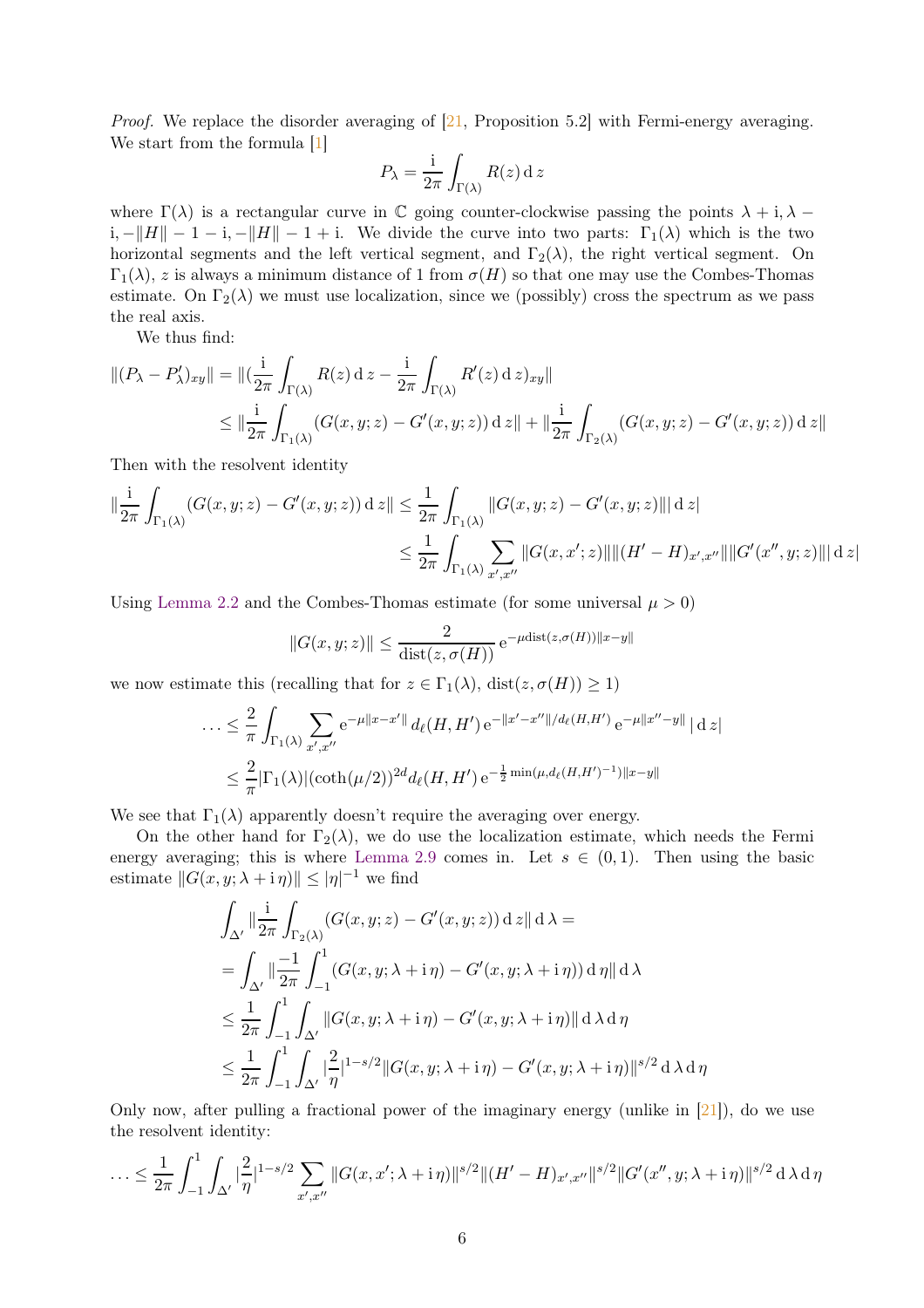We may pull out the  $\sum_{x',x''}$  sum out of the integrals using Fatou. Use the Cauchy-Schwarz inequality on the  $\int_{\Delta'} \cdot d\lambda$  integral to get

$$
\ldots \leq \frac{1}{2\pi} \sum_{x',x''} \int_{-1}^{1} |\frac{2}{\eta}|^{1-s/2} d\eta \| (H' - H)_{x',x''} \|^{s/2} (\sup_{\eta \neq 0} \int_{\Delta'} \| G(x, x'; \cdot + i\eta) \|^{s})^{1/2} \times
$$
  
 
$$
\times (\sup_{\eta \neq 0} \int_{\Delta'} \| G'(x'', y; \cdot + i\eta) \|^{s})^{1/2}
$$

At this point we employ the part of the assumption on  $H, H'$  concerning [\(2.5\)](#page-3-2), so using  $s > 0$ , we have for any  $\alpha \in \mathbb{N}$ :

$$
\ldots \leq \frac{2^{2-s/2}D_{0,\alpha}}{\pi s} d_{\ell}(H,H')^{s/2} \sum_{x',x''} e^{-\frac{s}{2d_{\ell}(H,H')}||x'-x''||} |b(x)|^{-1/2} (1+||x-x'||)^{-\alpha/2}|b(y)|^{-1/2} (1+||x''-y||)^{-\alpha/2}.
$$

Using the triangle inequality  $(1 + ||x - y||)^{-\alpha}(1 + ||y - z||)^{-\alpha} \leq (1 + ||x - z||)^{-\alpha}$  we can pull out a polynomially-decaying factor in  $||x - y||$  to get:

$$
\ldots \leq \frac{2^{2-s/2}D_{0,\alpha}Q}{\pi s} d_{\ell}(H, H')^{s/2}|b(y)|^{-1/2}(1 + \|x - y\|)^{-\alpha/2}
$$

with

$$
Q := \sum_{x',x''} e^{-\frac{s}{2d_{\ell}(H,H')}||x'-x''||} |b(x)|^{-1/2} (1+||x-x'||)^{-\alpha/2} |b(y)|^{-1/2} (1+||x''-y||)^{-\alpha/2}.
$$

But  $Q < \infty$  manifestly, so we get our result.

 $\Box$ 

*Proof of [Theorem 2.10.](#page-4-1)* Let  $H \in \mathcal{I}$  be given. We seek some  $\varepsilon > 0$  (dependent on H) such that if  $H' \in \mathcal{I}$  with  $d_{\ell}(H, H') < \varepsilon$ , then  $\text{Ch}(H) = \text{Ch}(H')$ .

By [Proposition 2.11](#page-4-2) we may replace the Chern number with its average within the mobility gap to get

$$
\label{eq:20} \begin{split} &|\operatorname{Ch}(H)-\operatorname{Ch}(H')|\leq\\ &\leq \frac{1}{|\Delta'|}\big|\int_{\Delta'}\operatorname{Ch}(H-\lambda\mathbbm{1})\operatorname{d}\lambda-\int_{\Delta'}\operatorname{Ch}(H'-\lambda\mathbbm{1})\operatorname{d}\lambda\big|\\ &\leq \frac{2\pi}{|\Delta'|}\int_{\Delta'}|\operatorname{tr}(\varepsilon_{\alpha\beta}(P_\lambda P_{\lambda,\alpha}P_{\lambda,\beta}-P'_\lambda P'_{\lambda,\alpha}P'_{\lambda,\beta}))|\operatorname{d}\lambda\\ &\leq \frac{2\pi}{|\Delta'|}\sum_{(\alpha,\beta)=(1,2),(2,1)}\int_{\Delta'}\|(P_\lambda-P'_\lambda)P_{\lambda,\alpha}P_{\lambda,\beta})\|_1+\|P'_\lambda(P_\lambda-P'_{\lambda})_{,\alpha}P_{\lambda,\beta})\|_1+\|P'_\lambda P'_{\lambda,\alpha}(P_\lambda-P'_{\lambda})_{,\beta}\|_1\operatorname{d}\lambda\,. \end{split}
$$

We will use the estimate

$$
||AB||_1 \le \sum_{xyz} ||A_{xy}|| ||B_{yz}||.
$$

Consider the first term with  $\alpha \neq \beta$ :

$$
\int_{\Delta'} \|(P_{\lambda} - P_{\lambda}')P_{\lambda,\alpha}P_{\lambda,\beta})\|_1 d\lambda \le \int_{\Delta'} \sum_{xyz} \|(P_{\lambda} - P_{\lambda}')_{xy}\| \|(P_{\lambda,\alpha}P_{\lambda,\beta})_{yz}\| d\lambda.
$$

Using [\(2.4\)](#page-3-0) we know that  $P_{\lambda}$  have off-diagonal decay with diagonal explosion, which was called "weakly-local" in [\[25\]](#page-13-4). Since  $\chi_{(-\infty,\lambda)} \in B_1(\Delta)$ , the "weakly-local" estimate we get does not depend on  $\lambda$ . Using  $[25, \text{ Remark 3.4}]$  we estimate  $||(P_{\lambda,\alpha}P_{\lambda,\beta})_{yz}|| \leq C(1+||y-z||)^{-\alpha}(1+||z||)^{-\alpha}$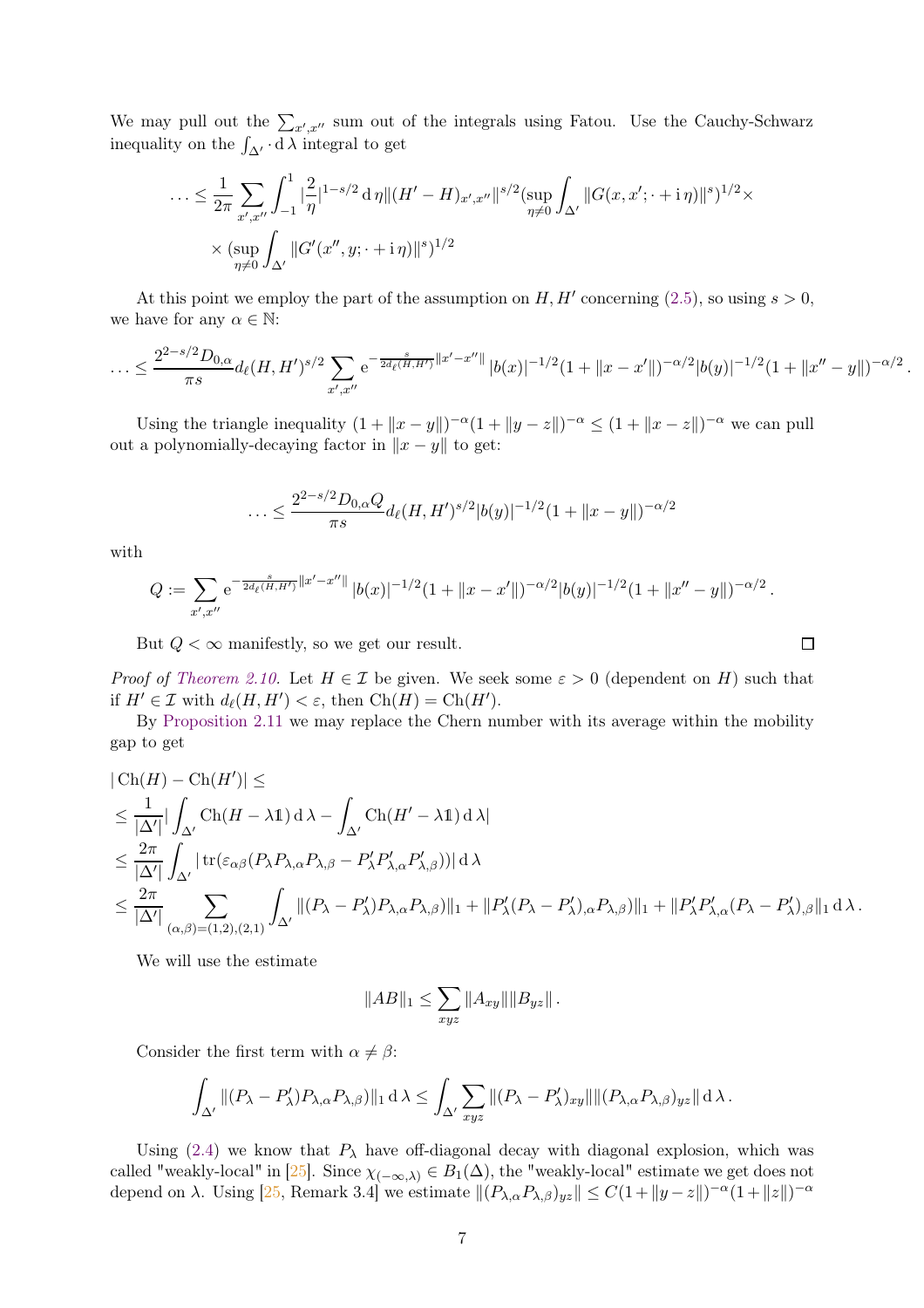for some  $\alpha \in \mathbb{N}$  as large as we want, and the constant C does not depend on  $\lambda$ . We conclude now using [Proposition 2.12](#page-4-3) that

$$
\int_{\Delta'} \|(P_{\lambda} - P_{\lambda}')P_{\lambda,\alpha}P_{\lambda,\beta})\|_1 d\lambda \leq \sum_{xyz} C(1 + \|y - z\|)^{-\alpha} (1 + \|z\|)^{-\alpha} \int_{\Delta'} \|(P_{\lambda} - P_{\lambda}')_{xy}\| d\lambda
$$
  

$$
\leq \sum_{xyz} C(1 + \|y - z\|)^{-\alpha} (1 + \|z\|)^{-\alpha} \times
$$
  

$$
\times \frac{2^{2-s/2} D_{0,\alpha} Q}{\pi s} d_{\ell}(H, H')^{s/2} |b(y)|^{-1/2} (1 + \|x - y\|)^{-\alpha/2}.
$$

This last expression after the triple sum is summable so that we get some constant times  $d_{\ell}(H, H')^{s/2}$ , which means we can make this term as small as we like by appropriate choice of  $H'.$ 

Consider now one of the derivative terms with  $\alpha \neq \beta$ , where we again use [\(2.4\)](#page-3-0) with estimates independent of  $\lambda$ :

$$
\int_{\Delta'} ||P'_{\lambda}(P_{\lambda} - P'_{\lambda})_{,\alpha} P_{\lambda,\beta})||_1 d\lambda \le \int_{\Delta'} ||(P_{\lambda} - P'_{\lambda})_{,\alpha} P_{\lambda,\beta})||_1 d\lambda
$$
  
\n
$$
\le \int_{\Delta'} \sum_{xyz} ||((P_{\lambda} - P'_{\lambda})_{,\alpha})_{xy}|| ||(P_{\lambda,\beta})_{yz}|| d\lambda
$$
  
\n
$$
\le \sum_{xyz} C(1 + ||y - z||)^{-\alpha} |a(y)|^{-1} (1 + |y_{\beta}|)^{-\alpha} \int_{\Delta'} ||((P_{\lambda} - P'_{\lambda})_{,\alpha})_{xy}|| d\lambda
$$

Now we have  $\|(A_{,\alpha})_{xy}\| = \|[\Lambda_{\alpha}, A]_{xy}\| = \|(\Lambda(x_{\alpha}) - \Lambda(y_{\alpha}))A_{xy}\|$ . We can now invoke [\[13](#page-12-4), Proof of Lemma 2 to bound  $|\Lambda(x_{\alpha}) - \Lambda(y_{\alpha})| \leq C_{\Lambda} (1 + |x_{\alpha} - y_{\alpha}|)^{\mu} (1 + \frac{1}{2}|x_{\alpha}|)^{-\mu}$  to get, using [Proposition 2.12](#page-4-3) again:

$$
\int_{\Delta'} ||P'_{\lambda}(P_{\lambda} - P'_{\lambda})_{,\alpha} P_{\lambda,\beta})||_1 d\lambda \le \sum_{xyz} C(1 + ||y - z||)^{-\alpha} |a(y)|^{-1} (1 + |y_{\beta}|)^{-\alpha} \times
$$
  

$$
\times C_{\Lambda} (1 + |x_{\alpha} - y_{\alpha}|)^{\mu} (1 + \frac{1}{2}|x_{\alpha}|)^{-\mu} \int_{\Delta'} ||(P_{\lambda} - P'_{\lambda})_{xy}|| d\lambda
$$
  

$$
\le \sum_{xyz} C(1 + ||y - z||)^{-\alpha} |a(y)|^{-1} (1 + |y_{\beta}|)^{-\alpha} \times
$$
  

$$
\times C_{\Lambda} (1 + |x_{\alpha} - y_{\alpha}|)^{\mu} (1 + \frac{1}{2}|x_{\alpha}|)^{-\mu} \times
$$
  

$$
\times \frac{2^{2-s/2} D_{0,\alpha} Q}{\pi s} d_{\ell}(H, H')^{s/2} |b(y)|^{-1/2} (1 + ||x - y||)^{-\alpha/2}.
$$

This last expression is unfortunately very long but the point is (when the dust settles) that it really is just a summable expression after the triple sum, so that we again get a constant times  $d_{\ell}(H, H')^{s/2}$ , which we can make as small as we like (there will still be a coth dependence on  $d_{\ell}(H, H')$  coming from the sum, as in [\(2.3\)](#page-2-2), and similarly that dependence approaches  $d_{\ell}(H, H') \rightarrow 0$ ). The last derivative term is dealt with in the same manner, and we find our result.  $\Box$ 

In concluding this proof of continuity of Ch, we compare it to the *probabilistic* proof of [\[21](#page-13-5), Proposition 5.2]. In short, the latter proof shows that if  $[0, 1] \ni t \mapsto H(t)$  is a family of random ergodic Hamiltonians with t the parameter of deformations, then  $t \mapsto \mathbb{E}[\text{Ch}(H(t))]$  is locally constant. Since we know that  $\mathbb{E}[\text{Ch}(H(t))]$  is almost-surely equal to  $\text{Ch}(H(t))$  (by Birkhoff), we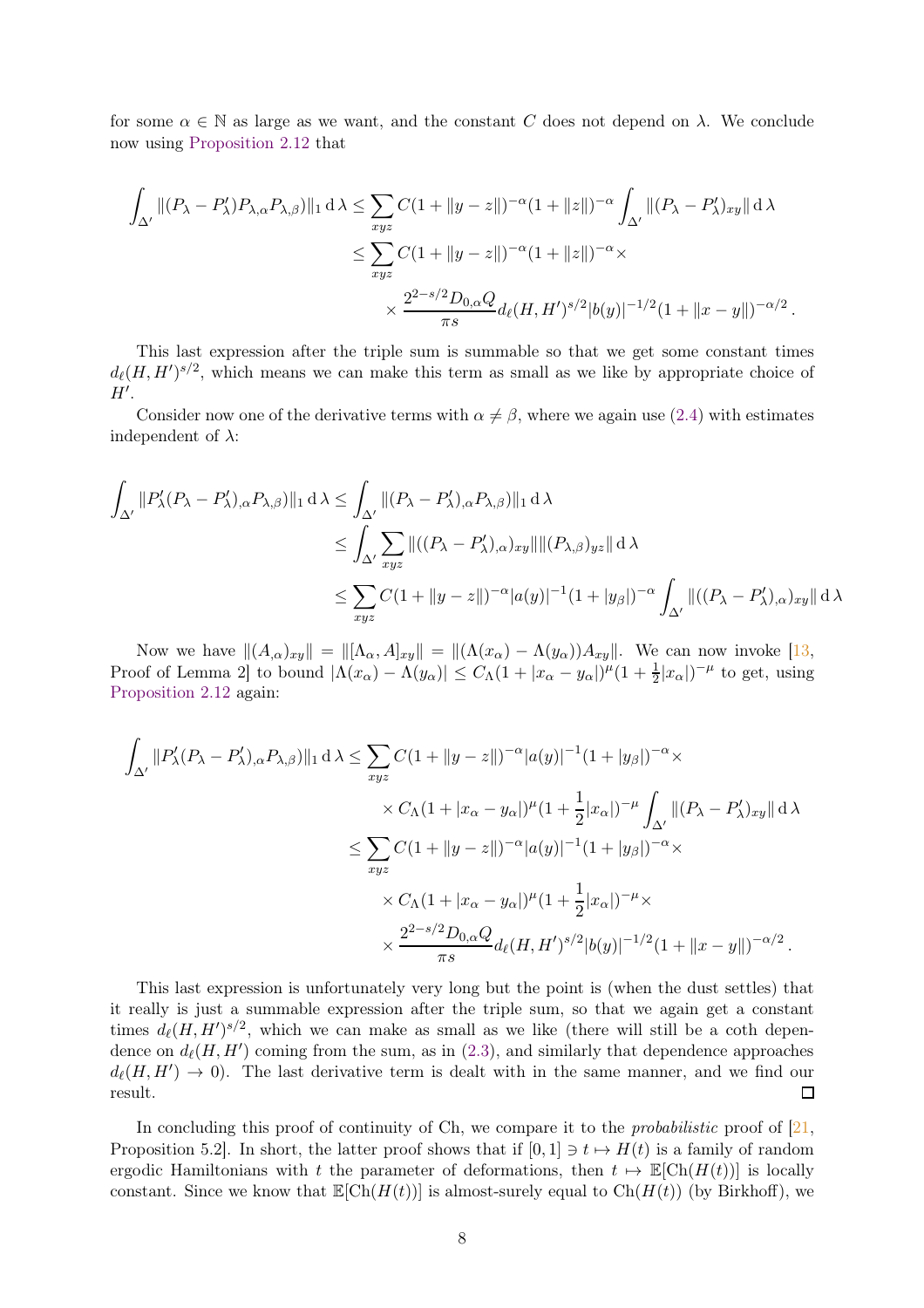conclude that almost-surely, if  $|t - s|$  is small,  $Ch(H(t)) = Ch(H(s))$  (in the setting of [\[21\]](#page-13-5), the family  $t \mapsto H(t)$  varies within one and the same random probability space so that it makes sense to compare random configurations at different values of t).

In contrast, [Theorem 2.10](#page-4-1) shows that if the mobility gap property holds for two given realizations (independently) of near-by Hamiltonians (as measured by  $d_{\ell}$ ), then their respective Chern numbers are necessarily equal. Hence, now we know it is impossible to toss some coins in a very lucky way in the laboratory and avoid the local constancy of the Chern number, and we know that the key topological property, namely the local constancy of the Chern number, is unrelated, and does not rely on covariance.

*Remark* 2.13*.* In [\[25](#page-13-4)], it is shown that the topological invariant for mobility-gapped Floquet 2D systems with no symmetry is invariant under selection of the logarithm branch cut within the mobility gap. This means that it might be possible for the proof above to be adapted for such systems. Indeed, apparently the crucial ingredients are statements such as [Proposition 2.11](#page-4-2) and a rewriting of the invariant in terms of contour integrals on resolvents, which allows for resolvent identities to be used. Part of  $[25,$  Theorem 2.1 is the analog of [Proposition 2.11,](#page-4-2) though it is only through [\[25](#page-13-4), Theorem 2.6] that this is really established. Coincidentally an analog of [Proposition 2.11](#page-4-2) is precisely what we do not have for the chiral 1D systems studied in [\[13](#page-12-4)].

In contrast, there is little hope to control the local constancy of  $\mathbb{Z}_2$  invariants associated to time-reversal invariant systems using the approach presented here, since an *even* jump between two invariants should be allowed by continuous deformations.

### <span id="page-8-0"></span>3 Signatures of localization

In this section we justify the somewhat awkward [Definition 2.8.](#page-2-0) Let  $H \in \mathcal{B}(\mathcal{H})$  be a given random (ergodic) Hamiltonian. Let  $\Delta \in \text{Open}(\mathbb{R})$  be a given bounded interval. The fractional moments condition on  $\Delta$  [\[3](#page-12-12), Lemma 2.1] says that for Lebesgue-almost-all  $E \in \Delta$  there is some fraction  $s_E \in (0,1)$  and constants  $C_E < \infty, \mu_E > 0$  such that

<span id="page-8-1"></span>
$$
\sup_{\eta \neq 0} \mathbb{E}[\|G(x, y; E + i\eta)\|^{s_E}] \le C_E e^{-\mu_E \|x - y\|} \qquad (x, y \in \mathbb{Z}^d). \tag{3.1}
$$

Here  $E$  is the disorder averaging and the other notation symbols are as in the preceding sections.

A further condition  $[14, Eq. (4)]$  that does not seem to follow automatically from  $(3.1)$ (see [\[19\]](#page-13-6)), but rather requires more input from H is that for all  $E \in \Delta$  there are constants  $C_E < \infty, \mu_E > 0$  (here and below, these constants are different for each constraint) such that

$$
\sup_{\eta \neq 0} \eta \mathbb{E}[\|G(x, y; E + i\eta)\|^2] \leq C_E e^{-\mu_E \|x - y\|} \qquad (x, y \in \mathbb{Z}^d). \tag{3.2}
$$

Two very important consequences of these two conditions for topological insulators appeared in [\[1](#page-12-8)]. [\(3.1\)](#page-8-1) was shown to imply that for all  $E \in \Delta$ , there are constants  $C_E < \infty$ ,  $\mu_E > 0$  such that

<span id="page-8-4"></span><span id="page-8-2"></span>
$$
\mathbb{E}[\|\chi_{(-\infty,E)}(H)_{xy}\|] \le C_E e^{-\mu_E \|x - y\|} \qquad (x, y \in \mathbb{Z}^d). \tag{3.3}
$$

[\(3.2\)](#page-8-2) in turn was shown to imply that there are constants  $C < \infty, \mu > 0$  such that

<span id="page-8-5"></span><span id="page-8-3"></span>
$$
\mathbb{E}[\sup_{f \in B_1(\Delta)} \|f(H)_{xy}\|] \le C e^{-\mu \|x - y\|} \qquad (x, y \in \mathbb{Z}^d). \tag{3.4}
$$

With  $B_1(\Delta)$  as in [Definition 2.8.](#page-2-0) We note that since  $\chi_{(-\infty,E)} \in B_1(\Delta)$ , [\(3.4\)](#page-8-3) implies [\(3.3\)](#page-8-4). Also, this implies (see e.g. [\[25,](#page-13-4) Prop. A1]) that almost-surely, there is a (random) constant  $C < \infty$ and (deterministic)  $\mu > 0, a \in \ell^1(\mathbb{Z}^d)$  such that

$$
\sup_{f \in B_1(\Delta)} ||f(H)_{xy}|| \le C |a(x)|^{-1} e^{-\mu ||x-y||} \qquad (x, y \in \mathbb{Z}^d). \tag{3.5}
$$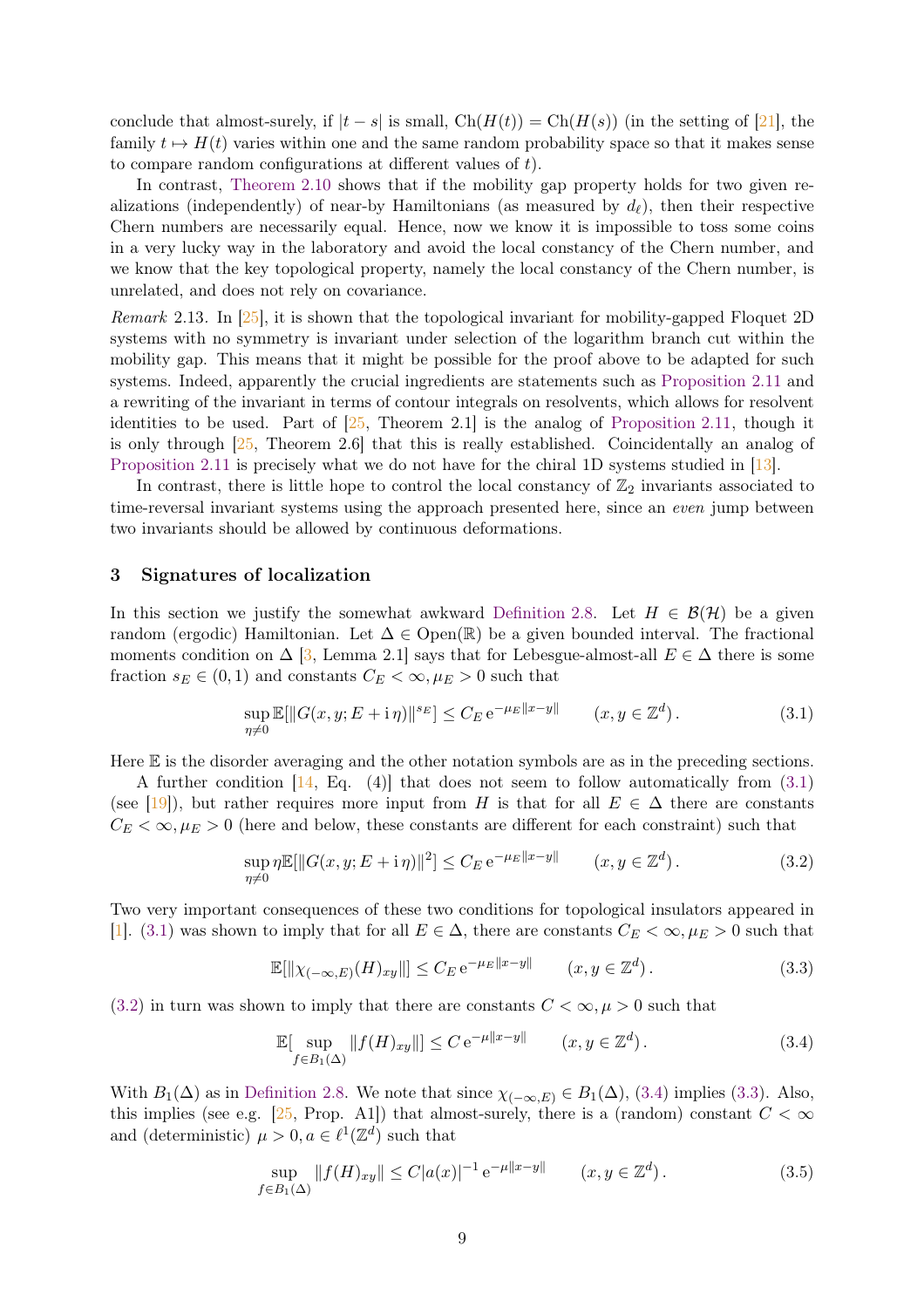as in, e.g., [\[9](#page-12-3), Eq. (1.2)].

Moreover, the Kubo formula  $(2.6)$  clearly shows that  $(3.5)$  implies the longitudinal DC conductivity is finite and zero, hence it makes sense to include it as the first part of the definition of an insulator, [Definition 2.8.](#page-2-0) The second part, which concerns the finite degeneracy of localized eigenvalues within the mobility gap, is again a standard almost-sure consequence of models where localization is established [\[26\]](#page-13-7) and we include it here for technical reasons, following [\[9\]](#page-12-3).

*Proof of [Lemma 2.9.](#page-3-1)* First we note that via the RAGE theorem [Definition 2.8](#page-2-0) implies that H has pure point spectrum within  $\Delta$ .

In  $[9, \text{Proof of Lemma 4}]$ , it is proven that [Definition 2.8](#page-2-0) implies that H has a SULE eigenbasis within  $\Delta$ , in the sense of [\[22,](#page-13-8) eq-n (7.1)], i.e., we will use that there is some set of normalized eigenvectors  $\{\psi_n\}_{n\in\mathbb{N}}$  with eigenvalues  $\{\lambda_n\}_{n\in\mathbb{N}}\subseteq\Delta$  such that there is a constant  $\mu>0$  such that for any  $\varepsilon > 0$  there is some  $C_{\varepsilon} < \infty$  with

$$
\|\psi_n(x)\| \le C_{\varepsilon} \exp(-\mu \|x - x_n\| + \varepsilon \|x_n\|) \qquad (x \in \mathbb{Z}^d)
$$

for some  $x_n \in \mathbb{Z}^d$  (the *localization center* of  $\psi_n$ ). Furthermore, in the proof of [\[22,](#page-13-8) Corollary 7.3], it is shown that  $||x_n|| \ge \frac{1}{3}n^{\frac{1}{2}} - C_0$  for some  $C_0 < \infty$ .

Let  $\Delta''$  be an open interval such that  $\Delta' \subsetneq \Delta'' \subsetneq \Delta$ , and pick some smooth  $\varphi : \mathbb{R} \to [0,1]$ such that  $\varphi|_{\Lambda_c} = 0$  and  $\varphi|_{\Delta'} = 1$ .

Then for all  $z \in \mathbb{C}$  such that  $\mathbb{Re}\{z\} \in \Delta'$ ,  $\mathbb{R} \ni \lambda \mapsto (1 - \varphi(\lambda))(\lambda - z)^{-1}$  is a smooth function with compact support and hence by the Helffer-Sjöstrand smooth functional calculus [\[8](#page-12-11), Appendix A],  $(1 - \varphi(H))R(z)$  has position-basis matrix elements with any rate polynomial off-diagonal decay, uniformly as  $\mathbb{I}\text{m}{z} \to 0$ .

Hence we concentrate on the off-diagonal decay of matrix elements of the operator  $\varphi(H)R(z)$ . Since  $\text{im}(\chi_{\Delta}(H))$  is spanned by  $\{\psi_n\}_{n\in\mathbb{N}}$  and  $\text{supp}(\varphi) \subseteq \Delta$ , we may write

$$
\varphi(H)R(z) = \sum_{n \in \mathbb{N}} \frac{\varphi(\lambda_n)}{\lambda_n - z} \psi_n \otimes \psi_n^*
$$

so that using  $(\sum_n a_n)^s \leq \sum_n a_n^s$ , valid for all  $s \leq 1$ , we get (for some  $C_s' < \infty$ )

$$
\int_{E \in \Delta'} ||(\varphi(H)R(E+i\eta))_{xy}||^s dE \le \int_{E \in \Delta'} \sum_{n \in \mathbb{N}} |\lambda_n - E - i\eta|^{-s} ||\psi_n(x)||^s ||\psi_n(y)||^s dE
$$
\n
$$
\le C'_s \sum_{n \in \mathbb{N}} C_{\varepsilon}^{2s} \exp(-s\mu(||x - x_n|| + ||y - x_n||) + 2s\varepsilon ||x_n||)
$$
\n
$$
\le C''_{s,\varepsilon} \exp(-\frac{1}{2}s\mu(||x - y||)) \sum_{n} \exp(-3s\varepsilon(||x_n|| - ||x||) + 2s\varepsilon ||x_n||)
$$
\n
$$
\le C''_{s,\varepsilon} \exp(-\frac{1}{2}s\mu(||x - y||) + 3s\varepsilon ||x||) \sum_{n} \exp(-s\varepsilon \frac{1}{3}n^{\frac{1}{2}} + 3s\varepsilon C_0)
$$
\n
$$
\le C'''_{s,\varepsilon} \exp(-\frac{1}{2}s\mu(||x - y||) + 3s\varepsilon ||x||).
$$

Combining the two estimates using  $1 = \varphi + (1 - \varphi)$  yields the result.

Further consequences from the probabilistic fractional moment condition. Now we present the following additional *deterministic* consequence of [\(3.1\)](#page-8-1), which however–this is [Lemma 2.9–](#page-3-1) is also a consequence of [\(3.5\)](#page-8-5) together with the assumption of uniform finite degeneracy of the localized eigenvalues, as in [Definition 2.8.](#page-2-0) Hence, we include the following result mainly for general interest, but it is not strictly necessary for the logical flow.

 $\Box$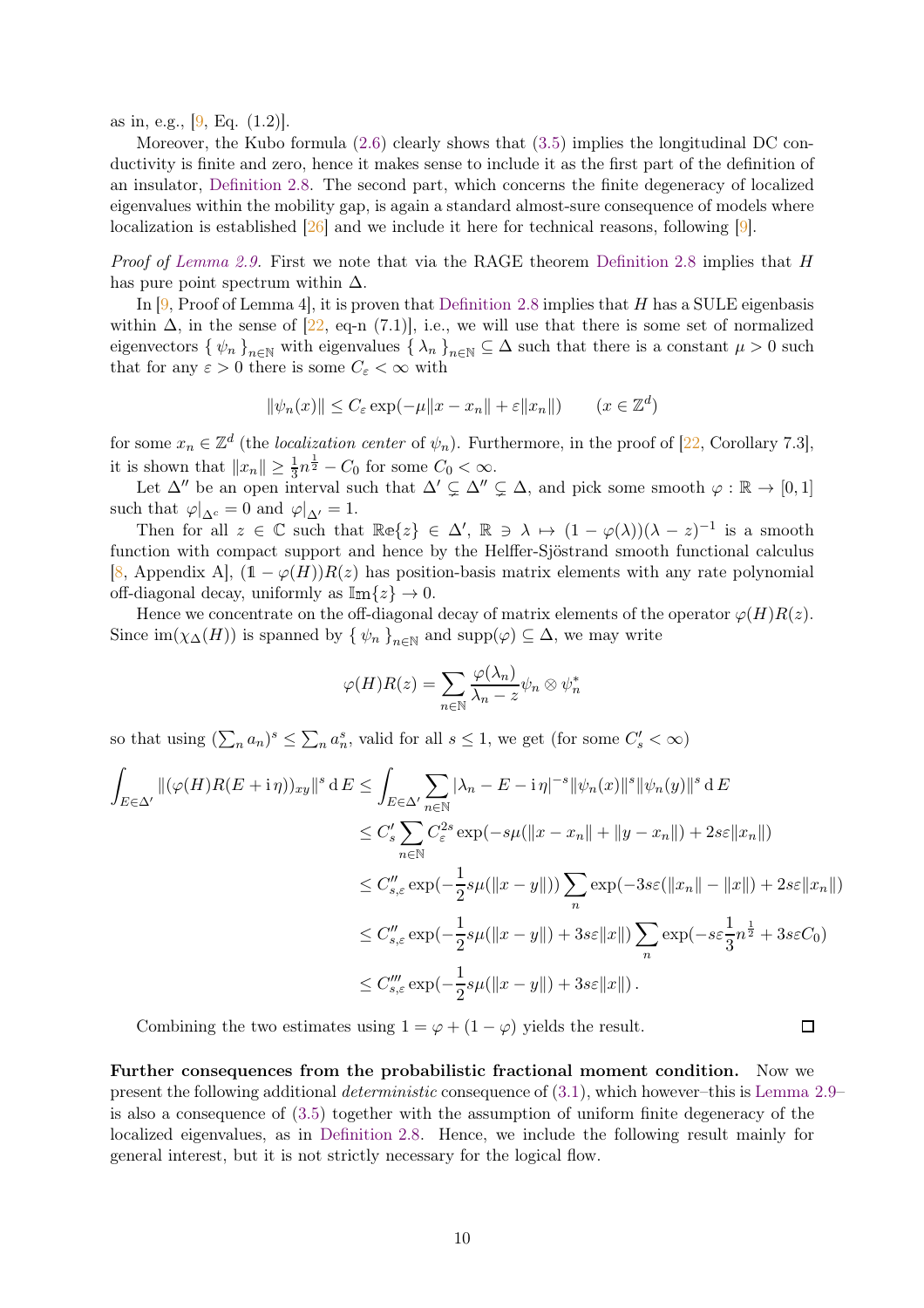**Proposition 3.1.** *If* H *is localized on*  $\Delta$  *in the sense of* [\(3.1\)](#page-8-1)*, then almost-surely, for any*  $\alpha \in \mathbb{N}$ *, there is a (random) constant*  $C_{\alpha} < \infty$  *and (deterministic)*  $a \in \ell^1(\mathbb{Z}^d)$  *such that* 

$$
\sup_{\eta \neq 0} \int_{\Delta'} \|G(x, y; \cdot + \mathrm{i} \,\eta)\|^s \leq C_{\alpha} \frac{1}{|a(x)|} (1 + \|x - y\|)^{-\alpha} \qquad (x, y \in \mathbb{Z}^d) \tag{3.6}
$$

*where*  $\Delta' \subset \Delta$  *is a compact sub-interval.* 

To calibrate [\(3.6\)](#page-10-0), let us first make the

*Remark* 3.2*.* Regardless of the status of localization for H, for *all* disorder configurations, for any fixed interval  $I \subset \mathbb{R}$ ,  $s \in (0,1)$  and  $x, y \in \mathbb{Z}^d$ ,

<span id="page-10-2"></span><span id="page-10-1"></span><span id="page-10-0"></span>
$$
\sup_{\eta \neq 0} \int_{I} \|G(x, y; \cdot + \mathrm{i} \,\eta)\|^{s} < \infty \tag{3.7}
$$

as shown in [\[2](#page-12-14), Eq.  $(8.2)$ ].

To prove [Proposition 3.1,](#page-10-0) we start by making the weaker statement about what happens not in  $\sup_{\eta\neq 0}$  but only in the  $\lim_{\eta\to 0^+}$ .

**Lemma 3.3.** *If* H obeys the fractional moment condition on  $\Delta$ *, [\(3.1\)](#page-8-1), then for any compact*  $sub-interval \Delta' \subset \Delta$ , almost-surely, there is a (random) constant  $C < \infty$  and (deterministic)  $a \in \ell^1(\mathbb{Z}^d), \mu > 0, s \in (0,1)$  *such that* 

$$
\limsup_{\eta \to 0^+} \int_{\Delta'} ||G(x, y; \cdot + i\eta)||^s \le C|a(x)|^{-1} e^{-\mu ||x - y||} \qquad (x, y \in \mathbb{Z}^d)
$$
 (3.8)

*Proof.* Relating to the notations above [\(3.1\)](#page-8-1), let  $s := min({s_E | E \in \Delta'}),$ 

$$
C' := |\Delta'| \max\left\{ \left\{ \left. C_E^{\frac{s}{s_E}} \; \middle| \; E \in \Delta' \right\} \right\}, \quad \mu := \frac{s}{2 \max\left\{ \left\{ \left. s_E \; \middle| \; E \in \Delta' \right\} \right\}} \min\left( \left\{ \left. \left. \mu_E \; \middle| \; E \in \Delta' \right\} \right\} \right)
$$

and pick *any*  $a \in \ell^1(\mathbb{Z}^d)$ . By [Remark 3.2](#page-10-1) we know that  $\limsup_{\eta \to 0^+} \int_{\Delta'} ||G(x, y; \cdot + i\eta)||^s < \infty$ , so that we may use the dominated convergence theorem in the second line below. Fatou's lemma is applied in the first line, Fubini in the third, and we have

$$
\star := \mathbb{E}[\sum_{x,y \in \mathbb{Z}^d} \limsup_{\eta \to 0^+} \int_{\Delta'} ||G(x,y; \cdot + i\eta)||^s |a(x)| e^{+\mu ||x-y||}]
$$
  
\n
$$
\leq \liminf_{\Lambda \to \mathbb{Z}^d} \sum_{x,y \in \Lambda} \mathbb{E}[\limsup_{\eta \to 0^+} \int_{\Delta'} ||G(x,y; \cdot + i\eta)||^s |a(x)| e^{+\mu ||x-y||}]
$$
  
\n
$$
= \liminf_{\Lambda \to \mathbb{Z}^d} \sum_{x,y \in \Lambda} \limsup_{\eta \to 0^+} \mathbb{E}[\int_{\Delta'} ||G(x,y; \cdot + i\eta)||^s |a(x)| e^{+\mu ||x-y||}]
$$
  
\n
$$
= \liminf_{\Lambda \to \mathbb{Z}^d} \sum_{x,y \in \Lambda} \limsup_{\eta \to 0^+} \int_{\Delta'} \mathbb{E}[||G(x,y; \cdot + i\eta)||^s ||a(x)| e^{+\mu ||x-y||}]
$$

Now we note that if [\(3.1\)](#page-8-1) holds for some  $s_E \in (0,1)$ , then the same holds with  $s_E$  replaced by  $\sigma$ for all  $\sigma \in (0, s_E)$  by Jensen's inequality:

$$
\sup_{\eta \neq 0} \mathbb{E}[\|G(x, y; E + i\eta)\|^{\sigma}] \leq C_E^{\frac{\sigma}{s_E}} e^{-\frac{\sigma}{s_E} \mu_E \|x - y\|} \qquad (x, y \in \mathbb{Z}^d).
$$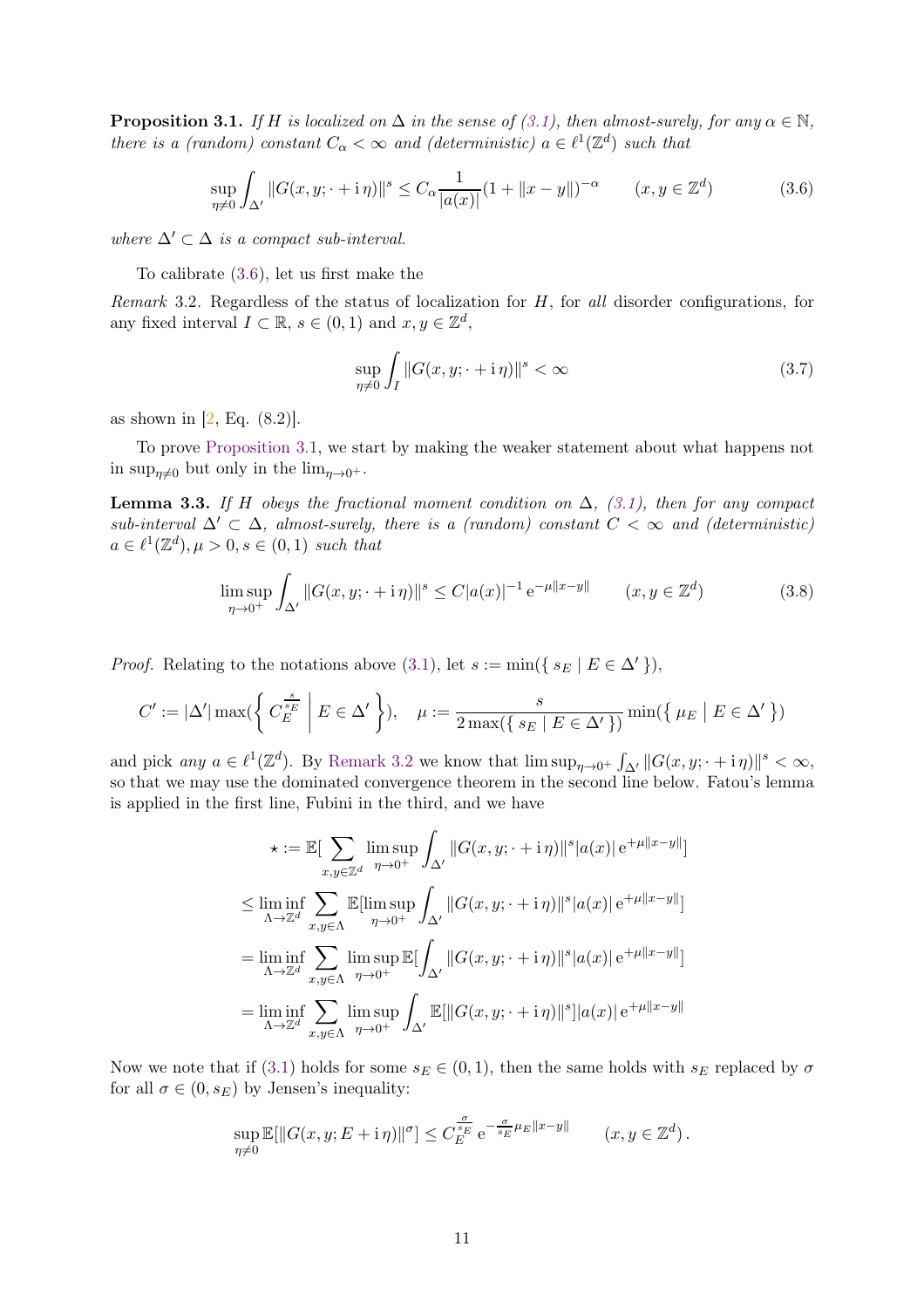If we restrict to  $E \in \Delta'$  then the RHS is bounded by  $\frac{1}{|\Delta'|}C' e^{-2\mu ||x-y||}$ . Hence

$$
\star \leq \liminf_{\Lambda \to \mathbb{Z}^d} \sum_{x, y \in \Lambda} \limsup_{\eta \to 0^+} \int_{\Delta'} \frac{1}{|\Delta'|} C' e^{-2\mu ||x - y||} |a(x)| e^{+\mu ||x - y||}
$$
  
= 
$$
C' \sum_{x, y \in \mathbb{Z}^d} e^{-\mu ||x - y||} |a(x)|
$$
  
= 
$$
C' ||a||_{\ell^1} \sum_{x \in \mathbb{Z}^d} e^{-\mu ||x||}
$$
< \infty.

Hence there is some random  $C < \infty$  such that

$$
\sum_{x,y \in \mathbb{Z}^d} \limsup_{\eta \to 0^+} \int_{\Delta'} ||G(x,y; \cdot + i\eta)||^s |a(x)| e^{+\mu ||x-y||} \le C
$$

and so also

$$
\limsup_{\eta \to 0^+} \int_{\Delta'} ||G(x, y; \cdot + i\eta)||^s \le C|a(x)|^{-1} e^{-\mu ||x - y||} \qquad (x, y \in \mathbb{Z}^d)
$$

which is what we wanted to prove.

Our next task is to upgrade the lim sup to a sup. We first have to establish a certain subharmonicity:

**Lemma 3.4.** *With*  $\mathbb{C}_+ := \{ z \mid \mathbb{I} \in \mathbb{R} \}$  *we have that for any*  $a > 0, s \in (0, 1)$ *,* 

$$
\mathbb{C}_{+} \ni z \mapsto \int_{\mathbb{Re}\{z\}-a}^{\mathbb{Re}\{z\}+a} \|G(x,y;\cdot+i\mathbb{Im}\{z\})\|^{s} =: \varphi_{x,y,a,s}(z) \in \mathbb{R}
$$

*is a subharmonic function.*

*Proof.* First note that  $\mathbb{C}_+ \ni z \mapsto G(x, y; z) \in \text{Mat}_N(\mathbb{C})$  is analytic, so that  $\mathbb{C}_+ \ni z \mapsto$  $||G(x, y; z)||^s =: g(z)$  is *subharmonic*. To verify that  $\varphi$  is subharmonic, we pick any  $z \in \mathbb{C}_+$  and  $r > 0$  such that  $\overline{B_r(z)} \subseteq \mathbb{C}_+$  (so  $r < \mathbb{I}$ m $\{z\}$ ) and aim to prove  $\varphi(z) \leq \frac{1}{2i}$  $\frac{1}{2\pi}\int_0^{2\pi}\varphi\left(z+r\,\mathrm{e}^{i\theta}\right)\mathrm{d}\,\theta.$ 

$$
\varphi(z) \equiv \int_{\mathbb{R}e\{z\}+a}^{\mathbb{R}e\{z\}+a} g(\lambda + i \mathbb{I}m \{z\}) d\lambda
$$
\n(Subharmonicity of g)  
\n
$$
\leq \int_{\mathbb{R}e\{z\}+a}^{\mathbb{R}e\{z\}+a} \frac{1}{2\pi} \int_{\theta=0}^{2\pi} g(\lambda + i \mathbb{I}m \{z\} + r e^{i\theta}) d\theta d\lambda
$$
\n(Fubini)  
\n
$$
\leq \frac{1}{2\pi} \int_{\theta=0}^{2\pi} \int_{\mathbb{R}e\{z\}+a}^{\mathbb{R}e\{z\}+a} g(\lambda + i \mathbb{I}m \{z\} + r e^{i\theta}) d\lambda d\theta
$$
\n
$$
(\lambda' := \lambda + r \cos(\theta))
$$
\n
$$
= \frac{1}{2\pi} \int_{\theta=0}^{2\pi} \int_{\mathbb{R}e\{z\}+a+r \cos(\theta)}^{\mathbb{R}e\{z\}+a+r \cos(\theta)} g(\lambda' + i (\mathbb{I}m \{z\} + r \sin(\theta))) d\lambda d\theta
$$
\n(Use definition of  $\varphi$ )  
\n
$$
= \frac{1}{2\pi} \int_{\theta=0}^{2\pi} \varphi(\mathbb{R}e \{z\} + r \cos(\theta) + i (\mathbb{I}m \{z\} + r \sin(\theta))) d\theta
$$
\n
$$
= \frac{1}{2\pi} \int_{\theta=0}^{2\pi} \varphi(z + r e^{i\theta}) d\theta.
$$

 $\Box$ 

 $\Box$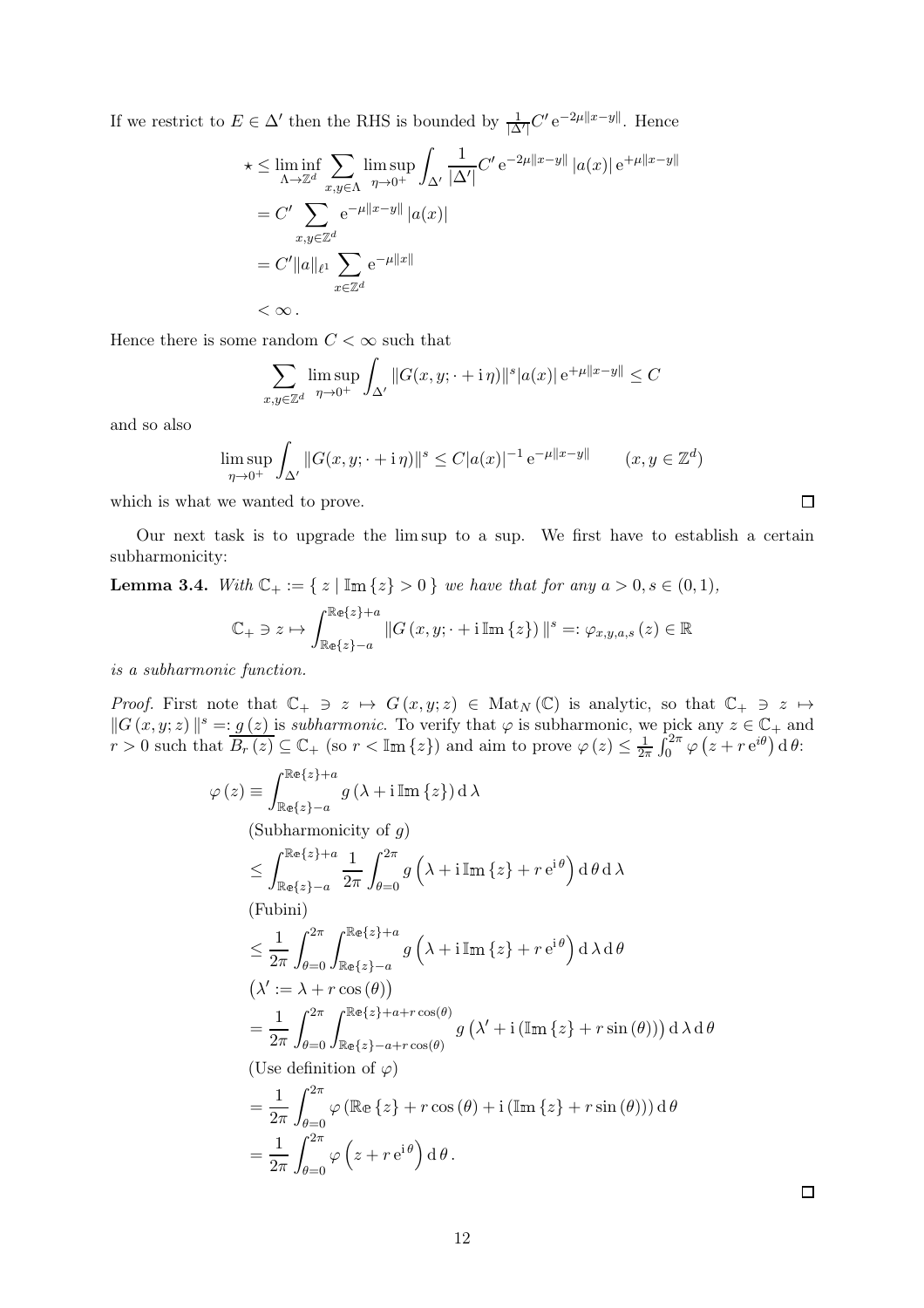*Proof of [Proposition 3.1.](#page-10-0)* Since  $\varphi_{x,y,a,s}$  is a sub-harmonic function which decays in  $||x-y||$  above the real axis (via the Combes-Thomas estimate) and whose lim sup on the real axis decays in  $||x - y||$  via [Lemma 3.3,](#page-10-2) we find our result using either [\[4,](#page-12-15) Theorem 4.2] or [\[12](#page-12-16), Proposition 25].  $\Box$ 

Acknowledgements: It is a pleasure to thank Gian Michele Graf for many useful discussions. I am grateful to Jeffrey Schenker for [Lemma 2.9,](#page-3-1) which allows one to avoid [Proposition 3.1](#page-10-0) and hence greatly simplify [Definition 2.8.](#page-2-0) This research is supported in part by Simons Foundation Math  $+ X$  Investigator Award  $#376319$  (Michael I. Weinstein).

# <span id="page-12-8"></span>References

- [1] Aizenman, M. and Graf, G. M.: Localization bounds for an electron gas. J. Phys. A Math. Gen. 31, 6783–6806 (1998)
- <span id="page-12-14"></span><span id="page-12-12"></span>[2] Aizenman, M. and Warzel, S.: Random Operators. Amer. Math. Soc., 2015.
- [3] Aizenman, M. and Molchanov, S.: Localization at large disorder and at extreme energies: an elementary derivation. Comm. Math. Phys. 157 (2), 245–278 (1993)
- <span id="page-12-15"></span>[4] Aizenman, M. et al.: Finite-volume fractional-moment criteria for Anderson localization. Commun. Math. Phys. 224 (1), 219–253 (2001)
- <span id="page-12-1"></span>[5] Bellissard, J., van Elst, A., and Schulz-Baldes, H.: The noncommutative geometry of the quantum Hall effect. Journal of Mathematical Physics. 35, 5373–5451 (1994)
- <span id="page-12-2"></span>[6] Bourne, C., Kellendonk, J., and Rennie, A.: The K-Theoretic Bulk–Edge Correspondence for Topological Insulators. Annales Henri Poincaré. 18 (5), 1833–1866 (2017)
- <span id="page-12-10"></span>[7] Del Rio, R., Makarov, N., and Simon, B.: Operators with singular continuous spectrum. II. Rank one operators. Comm. Math. Phys. 165 (1), 59–67 (1994)
- <span id="page-12-11"></span>[8] Elbau, P. and Graf, G. M.: Equality of bulk and edge Hall conductance revisited. Commun. Math. Phys. 229 (3), 415–432 (2002)
- <span id="page-12-3"></span>[9] Elgart, A., Graf, G. M., and Schenker, J.: Equality of the bulk and edge Hall conductances in a mobility gap. Commun. Math. Phys. 259 (1), 185–221 (2005)
- <span id="page-12-5"></span>[10] Freed, D. S. and Moore, G. W.: Twisted Equivariant Matter. Annales Henri Poincaré. 14 (8), 1927–2023 (2013)
- <span id="page-12-9"></span>[11] Gordon, A. Y.: Pure point spectrum under 1-parameter perturbations and instability of Anderson localization. Comm. Math. Phys. 164 (3), 489–505 (1994)
- <span id="page-12-16"></span>[12] Graf, G. M. and Shapiro, J.: Complete localization for disordered chiral chains. in preparation. (2019)
- <span id="page-12-4"></span>[13] Graf, G. M. and Shapiro, J.: The bulk-edge correspondence for disordered chiral chains. Commun. Math. Phys. 363, (2018)
- <span id="page-12-13"></span>[14] Graf, G. M.: Anderson localization and the space-time characteristic of continuum states. Journal of Statistical Physics. 75 (1), 337–346 (1994)
- <span id="page-12-7"></span>[15] Graf, G. M. and Tauber, C.: Bulk-edge correspondence for two-dimensional floquet topological insulators. Ann. Henri Poincaré. 19 (3), 709–741 (2018)
- <span id="page-12-0"></span>[16] Hasan, M. Z. and Kane, C. L.: Colloquium: Topological insulators. Rev. Mod. Phys. 82, 3045–3067 (2010)
- <span id="page-12-6"></span>[17] Kellendonk, J.: On the C-star-Algebraic Approach to Topological Phases for Insulators. Annales Henri Poincaré. 18 (7), 2251–2300 (2017)